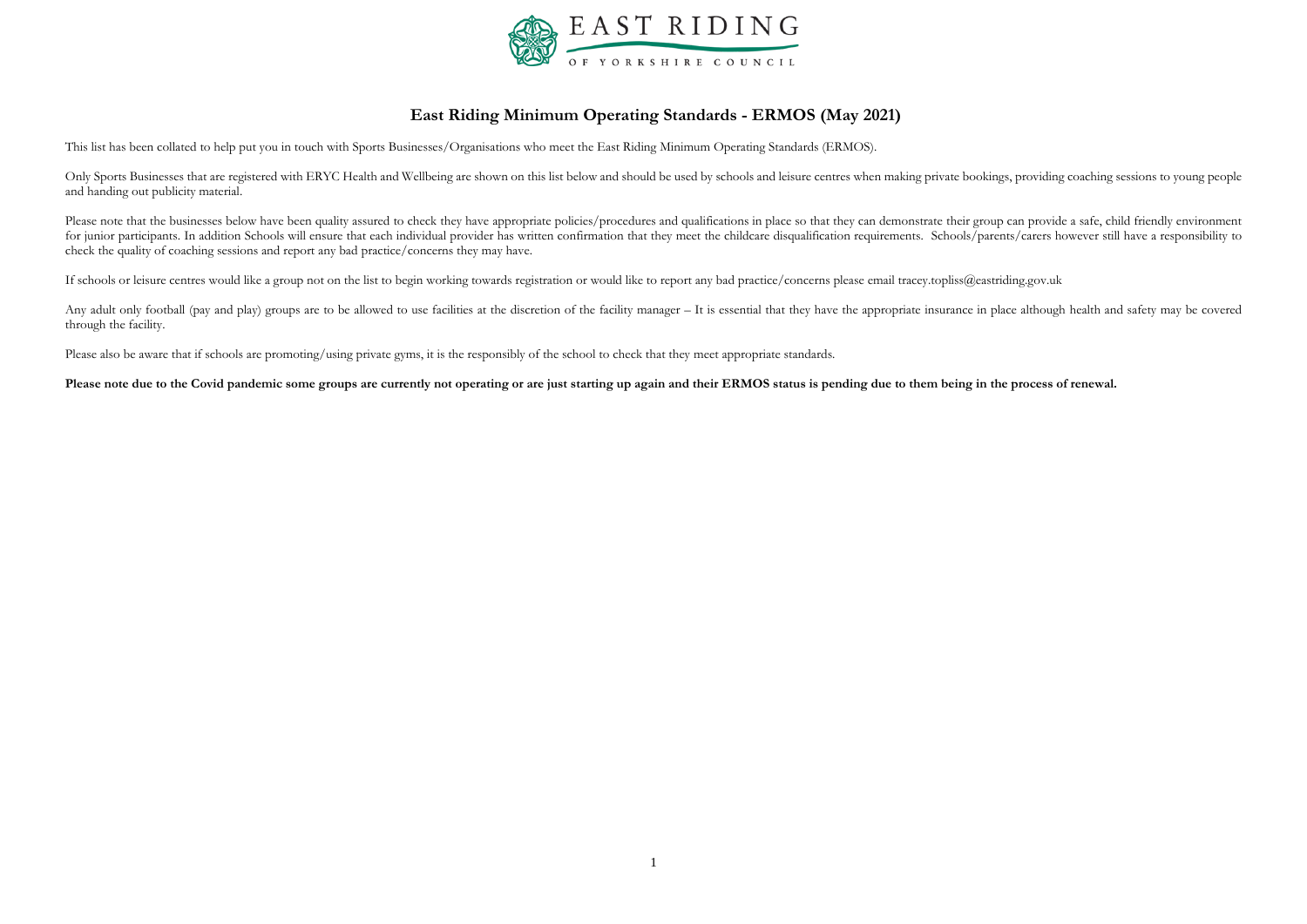#### **Archery**

| <b>Name of Business</b>           | <b>Area of East</b> | <b>Main Contact</b> | <b>Other Coaches</b> | <b>Contact No/Email</b> | <b>Reaccreditation Due</b> |
|-----------------------------------|---------------------|---------------------|----------------------|-------------------------|----------------------------|
|                                   | <b>Riding</b>       | <b>Name</b>         |                      |                         |                            |
| <b>Blackridge Archery Limited</b> | Driffield           | Jon Joyce           | <b>Stuart Hall</b>   | 01377 254818            | $\sim$ $\sim$<br>March 22  |

# **Athletic Testing**

| <b>Name of Business</b> | Area of East   | <b>Main Contact</b> | <b>Other Coaches</b> | <b>Contact No/Email</b>     | <b>Reaccreditation Due</b> |
|-------------------------|----------------|---------------------|----------------------|-----------------------------|----------------------------|
|                         | <b>Riding</b>  | <b>Name</b>         |                      |                             |                            |
| The Ultimate Games      | Beverley /     | Daniel Clarke       |                      | 07435 295864                | Pending                    |
|                         | <b>Various</b> |                     |                      | dannyc@theultimategames.co. |                            |
|                         |                |                     |                      | uk                          |                            |

#### **Badminton**

| <b>Name of Business</b>    | <b>Area of East</b><br><b>Riding</b> | <b>Main Contact</b><br><b>Name</b> | <b>Other Coaches</b> | <b>Contact No/Email</b>                    | <b>Reaccreditation Due</b> |
|----------------------------|--------------------------------------|------------------------------------|----------------------|--------------------------------------------|----------------------------|
| Paul Pratt Badminton Coach | Hull                                 | Paul Pratt                         | None Stated          | 01482 346807<br>paul@paulpratt.karoo.co.uk | Pending                    |

#### **Boxercise**

| <b>Name of Business</b> | <b>Area of East</b><br><b>Riding</b> | <b>Main Contact</b><br><b>Name</b> | <b>Other Coaches</b> | <b>Contact No/Email</b> | <b>Reaccreditation Due</b> |
|-------------------------|--------------------------------------|------------------------------------|----------------------|-------------------------|----------------------------|
|                         |                                      |                                    |                      |                         |                            |

# **Dance / Performing Arts**

| <b>Name of Business</b>        | <b>Area of East</b> | <b>Main Contact</b> | <b>Other Coaches</b>  | <b>Contact No/Email</b>                     | Reaccreditation |
|--------------------------------|---------------------|---------------------|-----------------------|---------------------------------------------|-----------------|
|                                | <b>Riding</b>       | <b>Name</b>         |                       |                                             | Due             |
| <b>Anlaby Studios</b>          | Anlaby              | Chloe               | <b>Mark Pearce</b>    | 07414444685                                 | Pending         |
|                                |                     | Sweeting            |                       | Contact@anlabystudios.com                   |                 |
| <b>Butterfly Dance Studios</b> | Goole               | Samantha            | Sally Rudgy,          | 07968034456                                 | Pending         |
|                                |                     | Roffey              | Sam Rudge             | butterflydancestudios@btconnect.com         |                 |
|                                |                     |                     |                       |                                             |                 |
| Calvella School of Performing  | Swanland            | Caroline            | Samantha McTeare,     | info@danceschoolshull.co.uk                 | Pending         |
| Arts                           |                     | Wilson              | Nicola Bradley        |                                             |                 |
| <b>Delanoy Dancers</b>         | Beverley            | Fiona Rosario       | Sally Delanoy, Evie   | 07944 280716                                | Pending         |
|                                |                     |                     | Lane,                 | delanoydancers@gmail.com                    |                 |
| Fay Hales Dance Club           | <b>Bridlington</b>  | Fay Hales           | None                  | 07771 667343                                | Pending         |
|                                |                     |                     |                       | faywatt38@gmail.com                         |                 |
| <b>Footworks Dance Club</b>    | Driffield &         | Claire Hayton       | None                  | 07834 059186 footworksdanceclub@yahoo.co.uk | Pending         |
|                                | Various             |                     |                       |                                             |                 |
| <b>Flex Dance Inc Limited</b>  | Anlaby/ Kirkella    | Samantha            | <b>Emily Start</b>    | 07921 222710                                | Pending         |
|                                |                     | Catanach            | Stephanie Lake        | Samantha.louise.green@gmail.com             |                 |
|                                |                     | (Green)             | Lizzy Jaques          |                                             |                 |
| <b>Freesoles Dance</b>         | Swanland            | Victoria Race       | Danielle Cusworth,    | 07869396069 balletdancervicky@live.co.uk    | Pending         |
|                                |                     |                     | Fern Hussey, Romy     |                                             |                 |
|                                |                     |                     | Hoskin, Victoria Race |                                             |                 |
| Harkers Academy of Performing  | Beverley            | Joanna              |                       | 07969 205806                                | Pending         |
| Arts                           |                     | Harker              |                       | Joanna.harker@hotmail.co.uk                 |                 |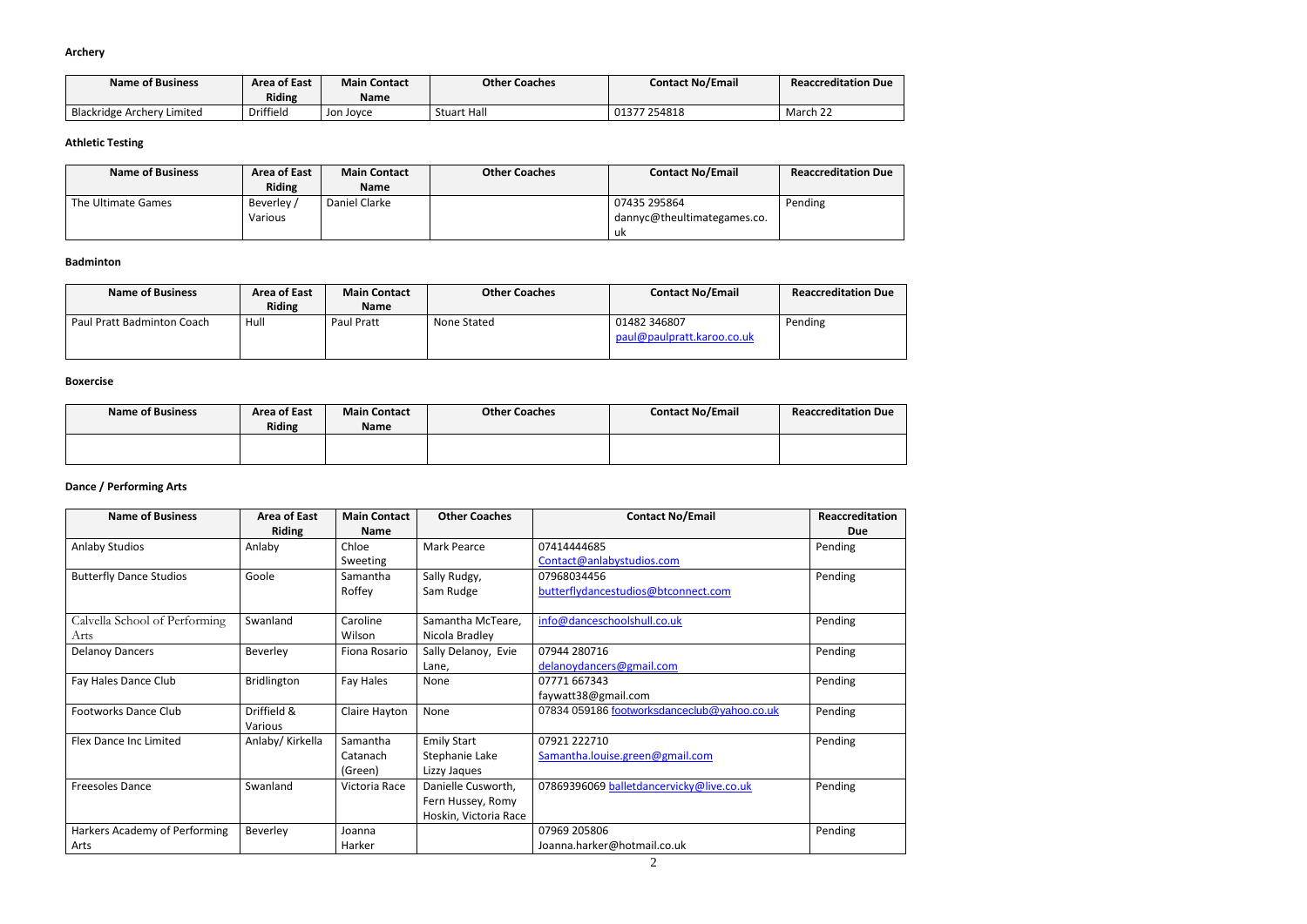| <b>Heatwave Entertainment UK</b>            | South<br><b>Holderness</b> | Leanne Gill           |                                                                     | 07766 196519<br>heatwavemajorettes@gmail.co.uk  | Pending  |
|---------------------------------------------|----------------------------|-----------------------|---------------------------------------------------------------------|-------------------------------------------------|----------|
| Inspire School of Dance and<br>Drama        | Beverley                   | Katie Richie          | None stated                                                         | 07534 946897/<br>inspiredancedrama@gmail.com    | Pending  |
| Inner Vibe Dance Company                    | Beverley                   | Patricia<br>Rimmer    |                                                                     | 07989664936<br>patriciarimmer@hotmail.co.uk     | Pending  |
| JP's Performing Arts                        | Willerby                   | Jayne<br>Andersen     |                                                                     | 07967 763474<br>Jpsperformingarts@gmail.com     | Feb 22   |
| Nicola Ratherham School of<br><b>Ballet</b> | Beverley                   | Nicola<br>Ratherham   | <b>None Stated</b>                                                  | 07773 934754<br>Nicola.ratherham@gmail.com      | Pending  |
| Northern Lights Drama                       | Hessle                     | <b>Tilly Oakshott</b> | Zoe Kenington,<br>Daniel Swift,<br>Annabelle Moorman,<br>Helen Pike | 07854463392<br>info@heynld.co.uk                | March 22 |
| LS School of Dance                          | <b>Driffield</b>           | Laura Ibson           | None                                                                | 07710641511<br>Isschoolofdance@outlook.com      | Pending  |
| Sophie Stride Dance Teacher                 | Hornsea                    | Sophie Stride         |                                                                     | 07794541365<br>sestride@gmail.com               | Pending  |
| <b>Starbrite Studios Ltd</b>                | Shiptonthorpe              | Kirsty Wood           | Emma Bailey-Hague<br><b>Ruth Cressall</b>                           | 01430 803170 misskirstie@starbritestudios.co.uk | Pending  |
| Verity Lee's School of Dance                | Withernsea                 | Verity Lee<br>Wilson  |                                                                     | 07717844462                                     | Pending  |
| Helen O'Grady Drama Academy                 | <b>Driffield</b>           | Helen<br>O'Grady      |                                                                     | 01904 492998                                    | Pending  |

#### **Fitness**

| <b>Name of Business</b>      | <b>Area of East</b><br><b>Riding</b> | Main<br><b>Contact</b> | <b>Other Coaches</b> | <b>Contact No/Email</b>           | Reaccreditation<br><b>Due</b> |
|------------------------------|--------------------------------------|------------------------|----------------------|-----------------------------------|-------------------------------|
| <b>East Riding Boxercise</b> | <b>Driffield</b>                     | <b>Name</b><br>Peter   |                      | 07880033516 / peter@beehealth.com | Feb 22                        |
|                              |                                      | Kashangura             |                      |                                   |                               |
| <b>Future Fit</b>            | Haltemprice                          | Lisa Garnett           | None Stated          | 07487816928                       | Sept 21                       |
|                              |                                      |                        |                      | futurefit@live.co.uk              |                               |

# **Football**

| <b>Name of Business</b>      | <b>Area of East Riding</b> | <b>Main Contact</b> | <b>Other Coaches</b> | <b>Contact No/Email</b>              | Reaccreditation |
|------------------------------|----------------------------|---------------------|----------------------|--------------------------------------|-----------------|
|                              |                            | <b>Name</b>         |                      |                                      | <b>Due</b>      |
| David Smith (Football Coach) | Holderness/Preston         | David Smith         |                      | 01482 896542 / 07762774536           | Pending         |
| East Coast Beach Soccer/MNF  | Bridlington                | Dave Grosse         | Jonathan Lowe, Lee   | 07866227513/                         | Feb 22          |
| <b>Football Development</b>  |                            |                     | Harper, Dave         | Davegrosse1@hotmail.com              |                 |
|                              |                            |                     | Grosse               |                                      |                 |
| Goalsports                   | <b>Various</b>             | Mark                | Lewis Denholm,       | 07878 602168/                        | Pending         |
|                              |                            | Plumpton            | Mark Plumpton        | goalsports@hotmail.co.uk             |                 |
|                              |                            |                     |                      |                                      |                 |
| Humber Hotshots Pro Coaching | Brough                     | John                | None Stated          | 07932985640                          | <b>Jan 22</b>   |
|                              |                            | McDermott           |                      | admin@humberhotshotprocoaching.co.uk |                 |
| JJ Sports Coaching           | Various                    | Joe Tully           | Joseph Simmons       | 07904 071542                         | Pending         |
|                              |                            |                     |                      | jjsportscoaching@hotmail.com         |                 |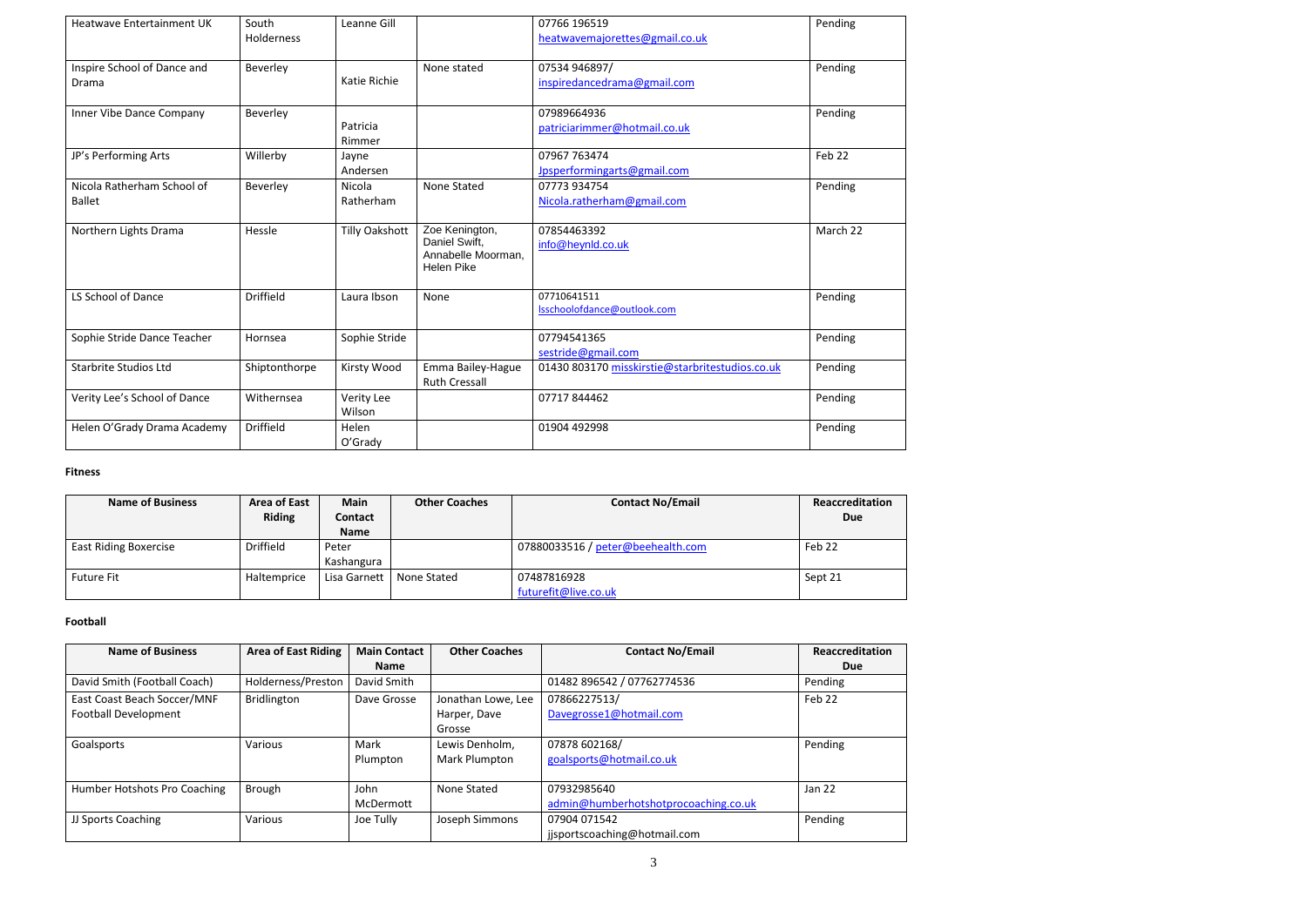| <b>Pro Skills Football</b> | Various | Adam Bolder | Daniel Nicholls, | 07884180540 | Pending |
|----------------------------|---------|-------------|------------------|-------------|---------|
|                            |         |             | James Nicholls,  |             |         |
|                            |         |             | Daniel Keeping   |             |         |

**Golf**

| <b>Name of Business</b> | <b>Area of East</b> | <b>Main Contact</b> | <b>Other Coaches</b> | <b>Contact No/Email</b>   | <b>Reaccreditation Due</b> |
|-------------------------|---------------------|---------------------|----------------------|---------------------------|----------------------------|
|                         | <b>Riding</b>       | Name                |                      |                           |                            |
| Oliver Cross (Golf)     | <b>Various</b>      | Oliver Cross        | None stated          | 07958 657704/             | Nov 21                     |
|                         |                     |                     |                      | olivercrossgolf@gmail.com |                            |

# **Gymnastics**

| <b>Name of Business</b>                    | Area of East<br><b>Riding</b> | <b>Main</b><br><b>Contact</b><br><b>Name</b> | <b>Other Coaches</b>                             | <b>Contact No/Email</b>                                            | <b>Reaccreditation Due</b> |
|--------------------------------------------|-------------------------------|----------------------------------------------|--------------------------------------------------|--------------------------------------------------------------------|----------------------------|
| Dexterity Gymnastics Academy               | Kirkella                      | Jennifer<br>Dexter                           | None stated                                      | 01482 504332 / 07841720694<br>dexteritygymnasticsacademy@gmail.com | Pending                    |
| <b>HSSS Harry Sheader Sports</b><br>School | Various                       | Harry<br>Sheader                             | Georgia Barmby, Zac Edeson                       | 07772 703424<br>Hsss.sports@mail.com                               | Pending                    |
| White Rose Gym Academy                     | Howden                        | Joshua<br>Borom                              | Sarah Drayton, Jared<br>Netherwood, Laura Fields | 07956219369                                                        | Pending                    |

#### **Martial Arts**

| <b>Name of Business</b>   | <b>Area of East Riding</b>    | <b>Main Contact</b> | <b>Other Coaches</b> | <b>Contact No/Email</b>             | <b>Reaccreditation Due</b> |
|---------------------------|-------------------------------|---------------------|----------------------|-------------------------------------|----------------------------|
|                           |                               | <b>Name</b>         |                      |                                     |                            |
| Combat Jujitsu North      | Market Weighton &             | Anthony             |                      | 07598530441                         | March 22                   |
|                           | Pocklington                   | Hughes              |                      | Combatjujitsu1998@gmail.com         |                            |
|                           |                               |                     |                      |                                     |                            |
| Go Sports                 | Various - Primary schools     | Daniel              | Jo-Anne Bould        | 07967 426038                        | Pending                    |
|                           | including Westfield, Beverley | Kissenisky          |                      | judocoachdanny@yahoo.co.uk          |                            |
|                           | Minster, Beverley St Mary's,  |                     |                      |                                     |                            |
|                           | Swanland, Hutton Cranswick,   |                     |                      |                                     |                            |
|                           | Keldmarsh                     |                     |                      |                                     |                            |
| Martial Arts & Leadership | <b>Driffield and Various</b>  | Odelle Walker       |                      | 07791 216116                        | Pending                    |
| Academy Beverley (AEGIS)  |                               |                     |                      | info@martialartsandleadership.co.uk |                            |

# **Multi Sports**

| <b>Name of Business</b>          | <b>Area of East</b> | <b>Main Contact</b> | <b>Other Coaches</b>       | <b>Contact No/Email</b>         | <b>Reaccreditation Due</b> |
|----------------------------------|---------------------|---------------------|----------------------------|---------------------------------|----------------------------|
|                                  | <b>Riding</b>       | <b>Name</b>         |                            |                                 |                            |
| Fit 4 Fun Sports Dance & Fitness | Various             | Tom Farrow/         | Danny Furlong              | 07736 934743                    | Pending                    |
| Ltd                              |                     | Leon Shillito       | Ciara Marjoram             | info@fit4fun.co                 |                            |
|                                  |                     |                     | Jordan Douglas             |                                 |                            |
|                                  |                     |                     | Jez Hartley                |                                 |                            |
| Academy 59                       | Various             | Matthew Gray        |                            | 07722402688                     | Mar 22                     |
| First Step Sports Group          | Various             | Sam Watkin          | Ellie Heald (was Lockton), | 01482 218753/                   | <b>Nov 21</b>              |
|                                  |                     |                     | Lewis Crane, Leah Jackson, | samantha@firststep-sports.co.uk |                            |
|                                  |                     |                     | Graeme Anderson, Thomas    |                                 |                            |
|                                  |                     |                     | Delmont, Rebecca Counter,  |                                 |                            |
|                                  |                     |                     | Morgan Scrivener, Luke     |                                 |                            |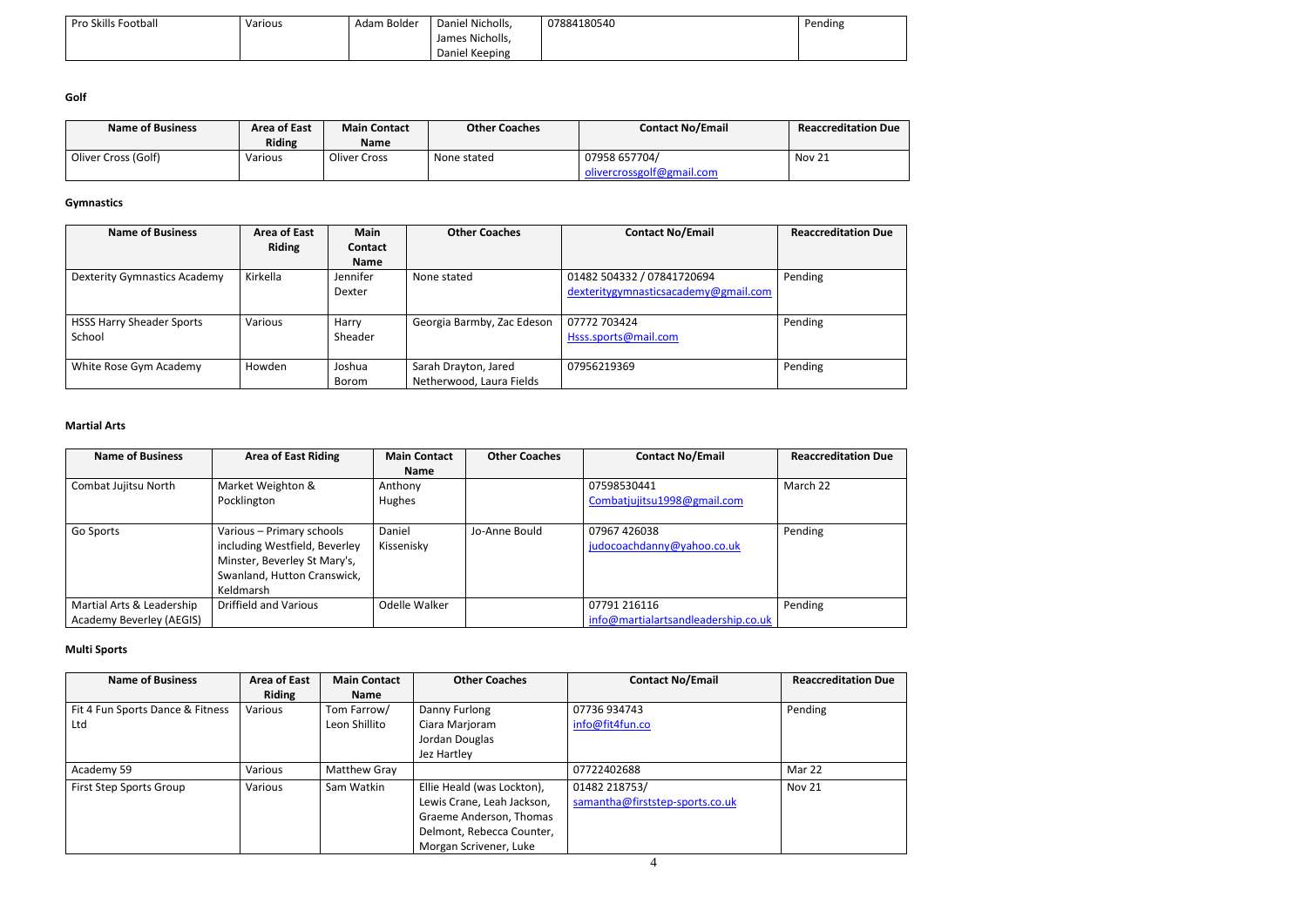|                                 |          |                      | Jeffery, Tabitha Lemmon,<br>Kerry Young, Kiera<br>Backhouse, Daniel Hines,<br>Lynsey Stevens, Callum<br>Wilsher |                                                      |               |
|---------------------------------|----------|----------------------|-----------------------------------------------------------------------------------------------------------------|------------------------------------------------------|---------------|
| Owen Taylor Sports Coaching     | Willerby | Owen Taylor          |                                                                                                                 | 07773 137966<br>owentaylorsportscoaching@yahoo.co.uk | Pending       |
| <b>SPORTing Chance Coaching</b> | Various  | Chris Wood           | None stated                                                                                                     | 07951 985645/<br>chriswood.3012@yahoo.co.uk          | <b>Jan 22</b> |
| The Sports People               | Various  | <b>Scott Darling</b> |                                                                                                                 | 07727730530<br>Scottdarling1994@gmail.com            | Pending       |

# **Rugby League**

| <b>Name of Business</b>        | <b>Area of East</b><br><b>Riding</b> | <b>Main Contact</b><br><b>Name</b> | <b>Other Coaches</b> | <b>Contact No/Email</b>    | <b>Reaccreditation Due</b> |
|--------------------------------|--------------------------------------|------------------------------------|----------------------|----------------------------|----------------------------|
| <b>Hull KR Community Trust</b> | Various                              | Angie Jackson                      | Robert Nickolay      | 01482 780901               | Pending                    |
|                                |                                      |                                    | Benn Hardcastle      | Angie.jackson@hullkr.co.uk |                            |
|                                |                                      |                                    | Angie Rollinson      |                            |                            |
|                                |                                      |                                    | Amelia Lowis         |                            |                            |
|                                |                                      |                                    | Charlotte Lowis      |                            |                            |
|                                |                                      |                                    | Peter Grayburn       |                            |                            |
|                                |                                      |                                    | Dave Ellis           |                            |                            |
|                                |                                      |                                    | Shaun Briscow        |                            |                            |

#### **Swimming**

| <b>Name of Business</b>    | <b>Area of East</b> | <b>Main Contact</b> | <b>Other Coaches</b> | <b>Contact No/Email</b>            | <b>Reaccreditation Due</b> |
|----------------------------|---------------------|---------------------|----------------------|------------------------------------|----------------------------|
|                            | <b>Riding</b>       | <b>Name</b>         |                      |                                    |                            |
| Carol Saunders Swim School | Goole               | Carol Saunders      |                      | 01757709703                        | Pending                    |
|                            |                     |                     |                      | info@carolsaundersswimschool.co.uk |                            |
| Swim Pods Ltd              | North Cave          | Peter Lloyd         | Amy Beadle           | 07884480013                        | Pending                    |
|                            |                     |                     |                      | petersjlloyd@gmail.com             |                            |

#### **Table Tennis**

| <b>Name of Business</b>     | Area of East  | <b>Main Contact</b> | <b>Other Coaches</b> | <b>Contact No/Email</b> | <b>Reaccreditation Due</b> |
|-----------------------------|---------------|---------------------|----------------------|-------------------------|----------------------------|
|                             | <b>Riding</b> | <b>Name</b>         |                      |                         |                            |
| Dave Randerson Table Tennis | Various       | Dave Randerson      |                      | 07951245848             | June 21                    |
| Coach                       |               |                     |                      |                         |                            |

#### **Tennis**

| <b>Name of Business</b> | <b>Area of East</b> | <b>Main Contact</b> | <b>Other Coaches</b> | <b>Contact No/Email</b>  | <b>Reaccreditation Due</b> |
|-------------------------|---------------------|---------------------|----------------------|--------------------------|----------------------------|
|                         | <b>Riding</b>       | <b>Name</b>         |                      |                          |                            |
| Advantage Coaching Ltd  | <b>Beverley</b>     | Paul Holtby         | Ben Holtby           | 07785543258              | Pending                    |
| Teo's Tennis            | Swanland            | Teoman Arkut        | Samuel Arkut         | 07890 783807             | April 22                   |
|                         |                     |                     | Christopher Baldwin  | teostennis@hotmail.co.uk |                            |
|                         |                     |                     | Teoman Arkut         |                          |                            |